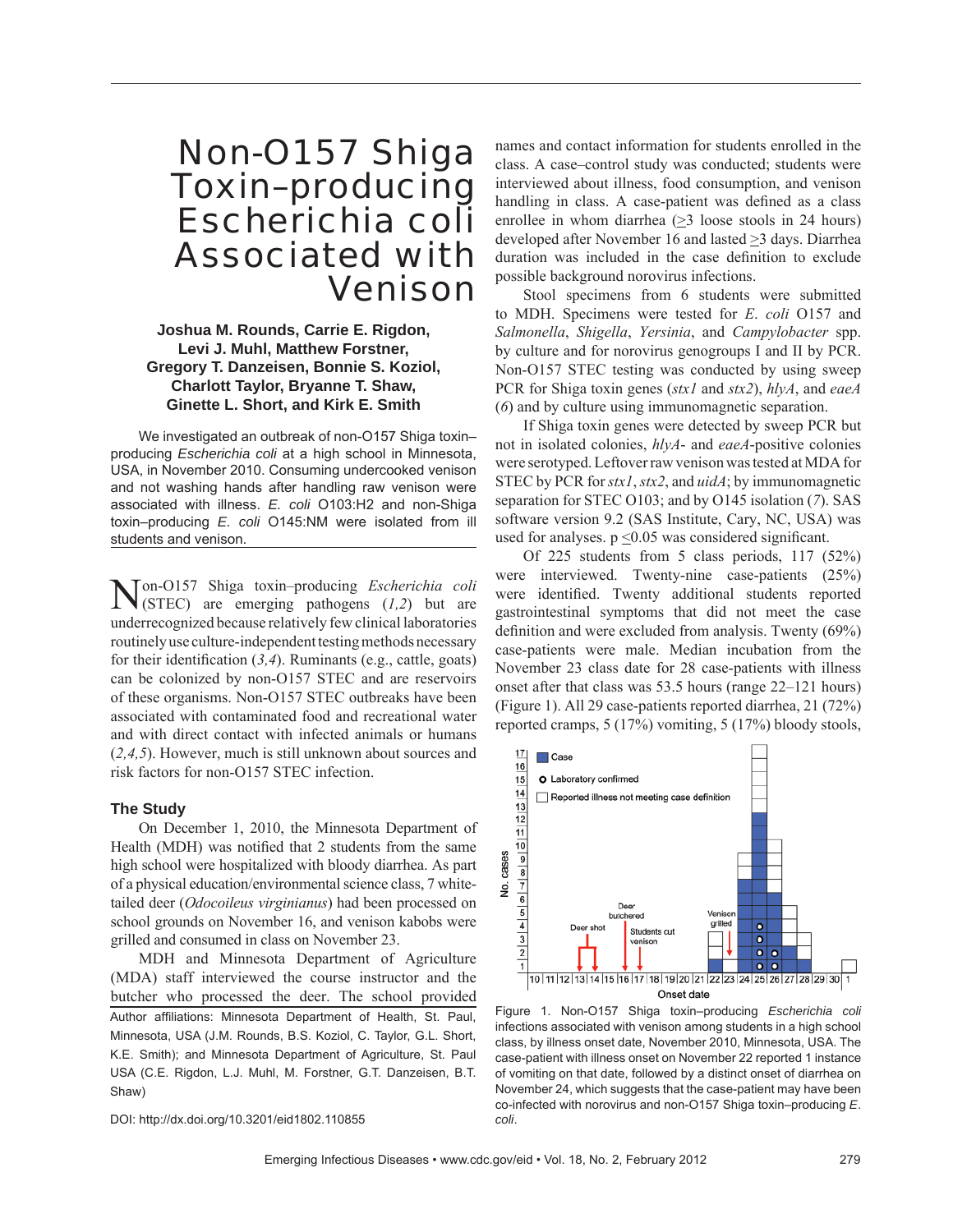# **DISPATCHES**

|                                |            |               |      | .    | - - - - - 1 | ___<br>__ | _____        |
|--------------------------------|------------|---------------|------|------|-------------|-----------|--------------|
| Case-patient                   | stx1 sweep | stx1 isolated |      |      | E. coli     | E. coli   | Norovirus    |
| no.                            | <b>PCR</b> | colony        | hlyA | eaeA | O103:H2     | O145:NM   | genogroup II |
|                                |            |               |      |      |             |           |              |
|                                |            |               |      |      |             |           |              |
|                                |            |               |      |      |             |           |              |
| 41                             |            |               |      |      |             |           |              |
| 5‡                             |            |               |      |      |             |           |              |
| 68                             |            |               |      |      |             |           |              |
| $*$ $\perp$ nogitive; nogative |            |               |      |      |             |           |              |

Table 1. Analysis of non-O157 pathogenic *Escherichia coli* from 6 high school students, Minnesota, USA, November 2010\*

\*+, positive; –, negative.

†100 colonies tested; none were *stx1* positive, and 5 were *hlyA* and *eaeA* positive.

‡122 colonies tested; none were *stx1* positive.

§Positive enzyme immunoassay results for Shiga toxin at clinical laboratory; *stx*1 positive by PCR of submitted broth. Submitted broth failed to grow *E. coli* colonies.

and 2 (7%) fever. Median duration of illness was 5 days (range 4–12 days). Two case-patients were hospitalized for 2 and 3 days, respectively. No case-patients showed development of hemolytic uremic syndrome and none died.

All 6 stool samples were negative for *stx2*, *E. coli* O157, *Salmonella*, *Shigella*, *Yersinia*, and *Campylobacter* spp. Five samples were positive for *stx1*, 5 for *hlyA*, and 4 for *eaeA* by sweep PCR (Table 1). Two of these samples did not yield additional findings. An *stx1*-positive *E*. *coli* O103:H2 was isolated from 2 samples (from the 2 hospitalized students). Both *E. coli* O103:H2 isolates were indistinguishable by pulsed-field gel electrophoresis (PFGE) (Figure 2). In another sample that was *stx1* positive by sweep PCR, *stx1* was not identified in isolated colonies, but serotyping of *hlyA*- and *eaeA*-positive colonies identified *E. coli* O145:NM (Table 1). A sixth sample was negative for *stx1* and *stx2* by sweep PCR but positive for *hlyA* and *eaeA*; serotyping of *hlyA*- and *eaeA*-positive colonies identified *E. coli* O145:NM (Table 1). Both *E. coli* O145:NM isolates were indistinguishable by PFGE (Figure 2). One of the samples that yielded *E. coli* O145:NM was also positive for norovirus genogroup II.

Six deer were shot and field dressed during November 12–14. A seventh deer was obtained after being hit by a vehicle. Students brought the deer to the school where they were stored in a shed packed in ice. On November 16, a butcher processed each deer by using tools that had never been used to butcher domestic ruminants. Tables, cutting boards, and tools were reportedly cleaned with a 10% bleach solution. Venison was wrapped in plastic, covered in ice, and stored overnight in the shed.

On November 17, students cut selected pieces of meat into cubes, which was wrapped in butcher paper and frozen. Remaining large cuts were returned to students who had provided deer. Students could have received venison from any of the 7 deer. On November 22, the venison was thawed and marinated in 5-gallon buckets. On November 23, several students used wooden bamboo skewers to assemble venison kabobs. The kabobs were grilled by several students on a gas grill for consumption during each class period. Students were instructed to wear gloves and

wash their hands after handling raw venison on November 17, 22, and 23.

In the case–control study, consuming undercooked or pink venison was associated with illness (Table 2). Among students who handled raw venison or helped clean up on November 23, students who reported handwashing afterwards were less likely to become ill. Numerous students reported instances of potential cross-contamination or



Figure 2. Xbal pulsed-field gel electrophoresis patterns of pathogenic *Escherichia coli* from humans and venison, Minnesota, USA, November 2010. Lanes 2, 4, 6, and 8, isolates from venison. Lanes 1, 3, 5, and 7, isolates from human case-patients.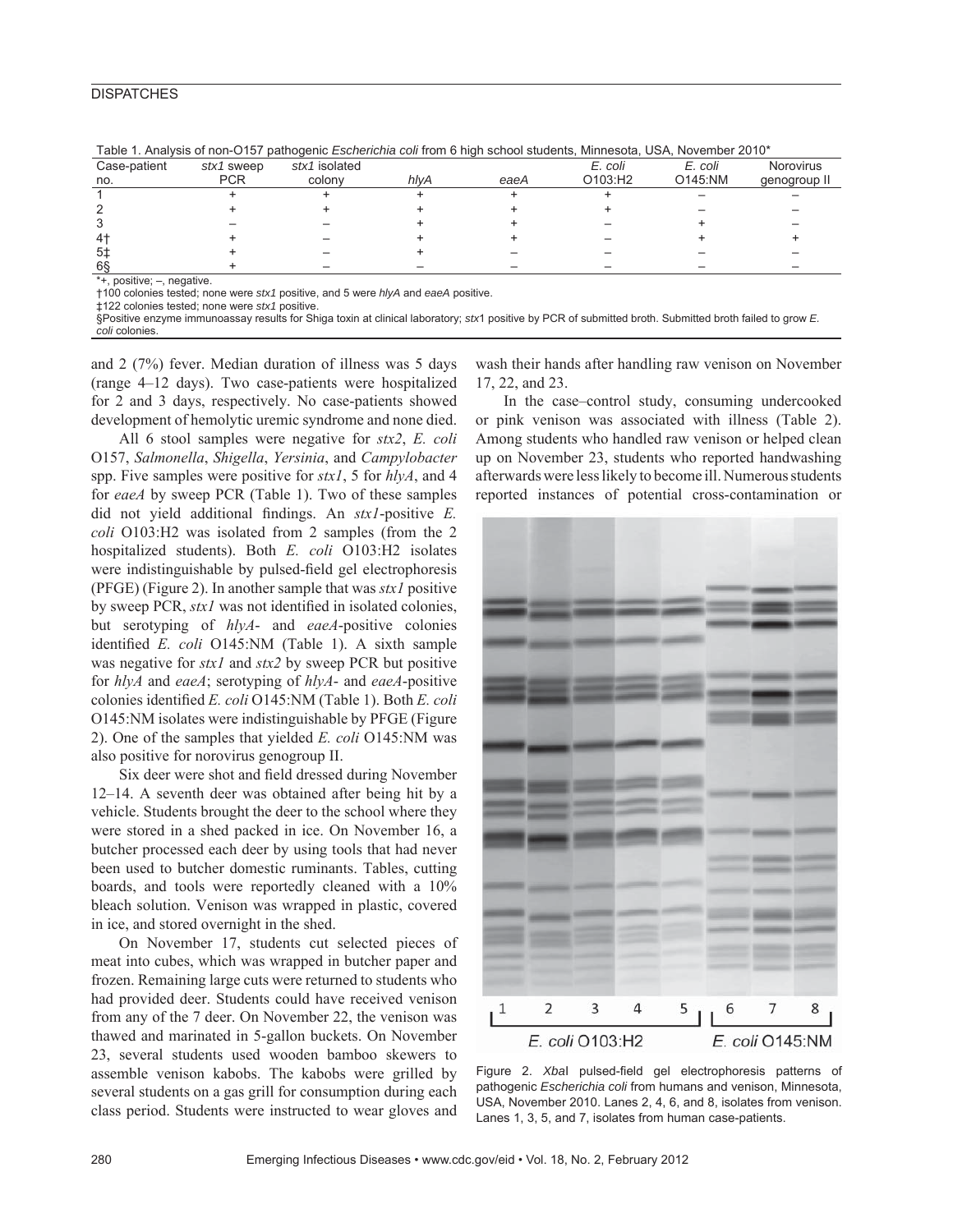| November, 2010                     |                                 |                                 |                     |
|------------------------------------|---------------------------------|---------------------------------|---------------------|
| Risk factor                        | No. positive patients/total (%) | No. positive patients/total (%) | Odds ratio (95% CI) |
| Consumption of undercooked venison | 11/26 (42)                      | 11/60 (18)                      | $3.27(1.18 - 9.03)$ |
| Handwashing*                       | 5/9(56)                         | 15/16 (94)                      | $0.08(0.01 - 0.93)$ |
| Wearing glovest                    | 18/22 (81)                      | 54/56 (96)                      | $0.15(0.03 - 0.94)$ |

Table 2. Risk factors for infection with non-O157 Shiga toxin–producing *Escherichia coli* for high school students, Minnesota, USA,

\*Among 25 students who had contact with raw venison or helped clean up on November 23.

†Among 78 students who had contact with raw venison during the class on November 17.

other food handling errors, including using the same plate for raw and cooked venison, using the same tongs to handle raw and cooked venison, and not washing hands after barehand contact with raw venison.

human non-O157 STEC infections. Venison should be handled and cooked with the same caution recommended for other meats.

Venison butchered at the school and collected from 2 households was positive for *E. coli* O103:H2, which was indistinguishable from the isolates from the 2 casepatients by PFGE. One sample of venison butchered at the school was positive for *E. coli* O145:NM and was indistinguishable from the isolates from the 2 casepatients by PFGE (Figure 2).

## **Conclusions**

This outbreak of non-O157 STEC was associated with handling and consumption of venison from wild whitetailed deer in a high school class. Venison butchered at the school was positive for the outbreak PFGE subtype of STEC O103:H2 and non-Shiga toxin–producing (stx–) *E. coli* O145:NM.

The role of stx– *E. coli* O145:NM is unknown. Although *E. coli* O145:NM strains isolated from patients 3 and 4 and venison were stx–, other virulence factors, clinical illness, and an enterohemorrhagic *E. coli* serotype suggest a potentially pathogenic strain. Human infections with stx– *E. coli* serotypes may cause bloody diarrhea and hemolytic uremic syndrome (*8*). Further characterization of virulence determinants and phylogeny of these strains may shed light on their pathogenicity.

Multiple potential routes of transmission from venison to case-patients were identified, included consumption of venison and cross-contamination from raw to cooked venison. Handwashing after touching raw venison or contaminated surfaces was protective. Interviews with the butcher ruled out cross-contamination from domestic ruminants to venison during butchering. Therefore, we conclude that  $\geq 1$  deer were colonized with non-O157 STEC.

A study of white-tailed deer feces in Minnesota and Wisconsin found non-O157 STEC in 5% of samples (*9*). Studies have found non-O157 STEC contamination of deer meat ranging from 7.5% of roe deer meat in Germany to 22% of fallow deer meat in Belgium (*5*). Prevalence rates of *E. coli* O157 in deer have ranged from 0.25% to 2.4% (*10–12*). Previous outbreak investigations and case reports have linked *E. coli* O157 infections to deer (*13–15*). This outbreak indicates that white-tailed deer are a source of

#### **Acknowledgments**

We thank the Public Health Laboratory staff and Foodborne Disease Unit staff at the Minnesota Department of Health; and Laboratory Services Division staff and Dairy, Food, and Meat Inspection Division staff at the Minnesota Department of Agriculture for assistance during this study.

This study was supported in part through cooperative agreements with the Centers for Disease Control and Prevention Emerging Infections Program, Foodborne Diseases Active Surveillance Network (FoodNet) (U50/CCU511190-10) and the Centers for Disease Control and Prevention Epidemiology and Laboratory Capacity for Infectious Diseases Program (U50/ CCU519683-04-4).

Mr Rounds is an epidemiologist with the Minnesota Department of Health. His research interests include improving foodborne disease outbreak investigations and disease control efforts.

#### **References**

- 1. Scallan E, Hoekstra R, Angulo FJ, Tauxe RV, Widdowson MA, Roy SL, et al. Foodborne illness acquired in the United States—major pathogens. Emerg Infect Dis. 2011;17:7–15.
- 2. Brooks JT, Sowers EG, Wells JG, Greene KD, Griffin PM, Hoekstra RM, et al. Non-O157 Shiga toxin–producing *Escherichia coli* infections in the United States, 1983–2002. Clin Infect Dis. 2004;38:190–8. http://dx.doi.org/10.1086/380634
- 3. Hoefer D, Hurd S, Medus C, Cronquist A, Hanna S, Hatch J, et al. Laboratory practices for the identification of Shiga toxin–producing *Escherichia coli* in the United States, FoodNet Sites, 2007. Foodborne Pathog Dis. 2011;8:555–60. http://dx.doi.org/10.1089/ fpd.2010.0764
- 4. Kaspar C, Doyle ME, Archer J. White paper on non-O157:H7 Shiga–toxin producing *E. coli* from meat and non-meat sources [cited 2011 Oct 24]. http://fri.wisc.edu/docs/pdf/FRI Brief NonO157STEC\_4\_10.pdf
- 5. Miko A, Pries K, Haby S, Steege K, Albrecht N, Krause G, et al. Assessment of Shiga toxin–producing *Escherichia coli* isolates from wildlife meat as potential pathogens for humans. Appl Environ Microbiol. 2009;75:6462–70. http://dx.doi.org/10.1128/ AEM.00904-09
- 6. Hedican EB, Medus C, Besser JM, Juni BA, Koziol B, Taylor C, et al. Characteristics of O157 versus non-O157 Shiga toxin–producing *Escherichia coli* infections in Minnesota, 2000–2006. Clin Infect Dis. 2009;49:358–64. http://dx.doi.org/10.1086/600302